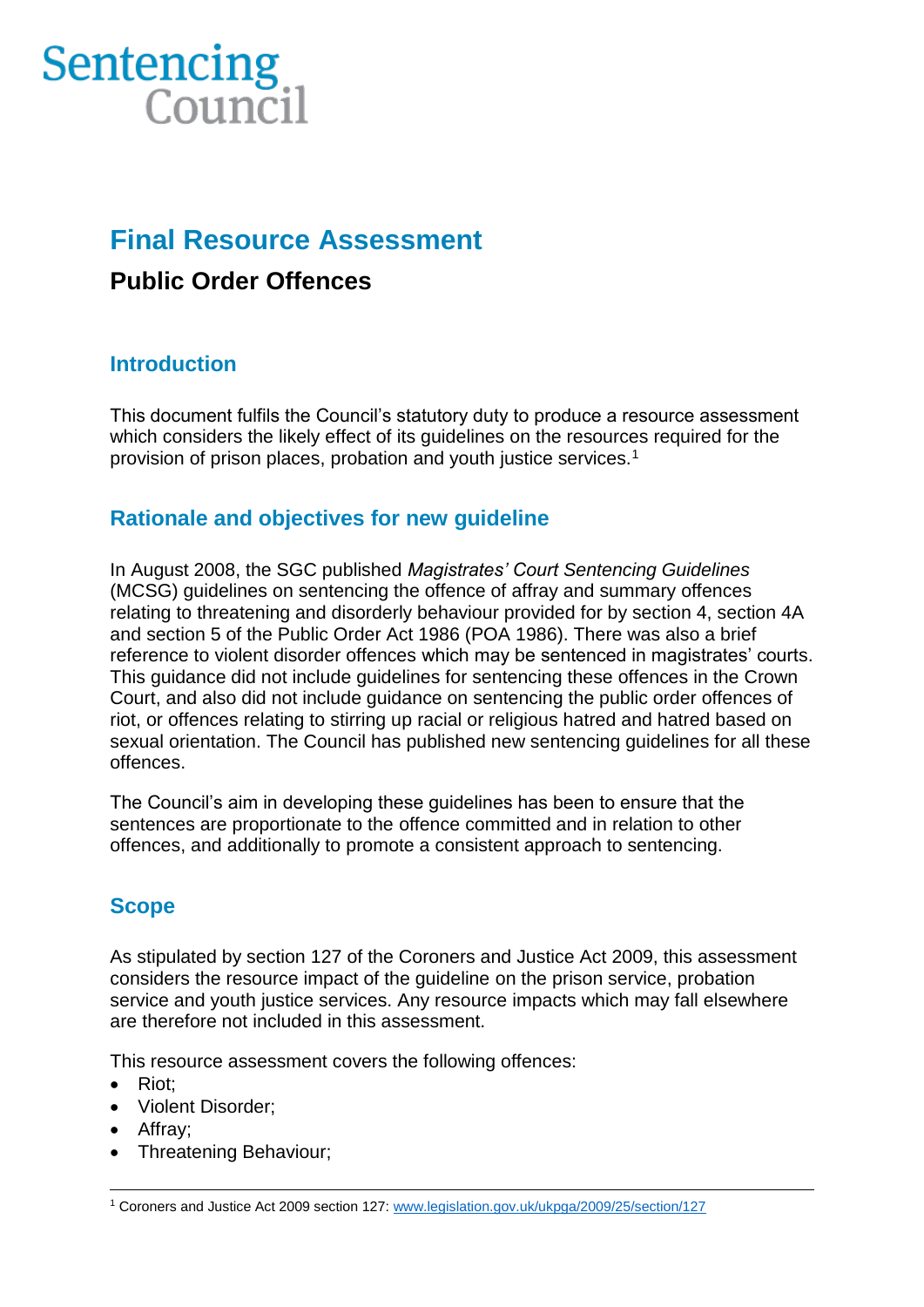- Disorderly Behaviour with intent;
- Disorderly Behaviour;
- Racially or religiously aggravated threatening behaviour;
- Racially or religiously aggravated disorderly behaviour with intent;
- Racially or religiously aggravated disorderly behaviour: and,
- Stirring up hatred based on race, religion or sexual orientation.

### **Current sentencing practice**

The offences covered by the public order guideline are relatively high in volume. There were 18,600 offenders sentenced for the public order offences covered by the guideline in 2018.<sup>2</sup>

#### **Riot**

Riot is a low volume offence, with around 30 offenders sentenced for this offence over the past decade (2008-2018). All offenders sentenced for this offence received an immediate custodial sentence, with an average custodial sentence length<sup>3</sup> of 5 years 6 months. The statutory maximum sentence for this offence is 10 years' imprisonment.

#### **Violent disorder**

Violent disorder is a relatively low volume offence, with 300 offenders sentenced for this offence in 2018. The majority of offenders sentenced for this offence receive custodial sentences (58 per cent of offenders sentenced in 2018 received an immediate custodial sentence, and a further 38 per cent of offenders received a suspended sentence order). The average custodial sentence length for offenders given an immediate custodial sentence in 2018 was 1 year 9 months. The statutory maximum sentence for this offence is five years' imprisonment.

#### **Affray**

 $\overline{a}$ 

Affray is a relatively high volume offence, with 2,400 offenders sentenced for the offence in 2018. The majority of offenders are sentenced in the Crown Court (79 per cent of offenders sentenced in 2018 were sentenced in the Crown Court). The majority of offenders sentenced for this offence receive custodial sentences (35 per cent of offenders sentenced in 2018 received a suspended sentence order, and a further 35 per cent of offenders received an immediate custodial sentence). The average custodial sentence length for offenders given an immediate custodial sentence in 2018 was 11 months. The statutory maximum sentence for this offence is three years' imprisonment.

<sup>2</sup> The Court Proceedings Database (CPD), maintained by the Ministry of Justice (MoJ), is the data source for these statistics. Further information about this data can be found in the accompanying data tables published here: <http://www.sentencingcouncil.org.uk/publications/?s&cat=statistical-bulletin>

<sup>&</sup>lt;sup>3</sup> The averages presented in this report are mean average custodial sentence length values for offenders sentenced to determinate custodial sentences, after any reduction for guilty plea.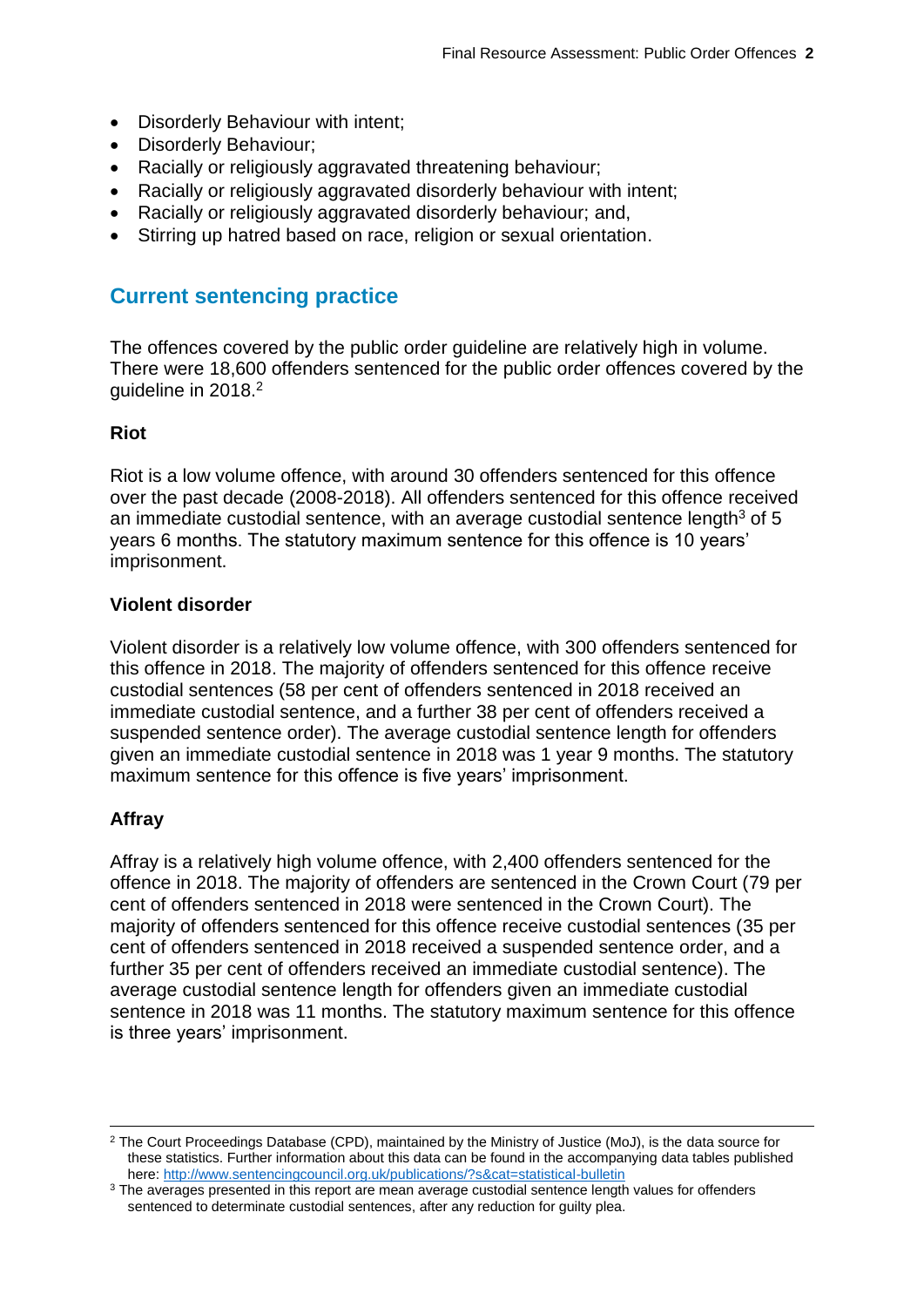#### **Threatening behaviour, disorderly behaviour with intent and disorderly behaviour**

There were around 12,000 offenders sentenced for threatening behaviour, disorderly behaviour with intent and disorderly behaviour offences in 2018. Around 4,800 offenders were sentenced for the offence of threatening behaviour (fear or provocation of violence, s4 POA 1986), and community orders were the most frequently used disposal for this offence, followed by fines (35 per cent of individuals received a community order, with a further 24 per cent receiving a fine). Around 16 per cent of offenders sentenced received an immediate custodial sentence, while 10 per cent received a discharge.

Around 3,200 offenders were sentenced for disorderly behaviour with intent (s4A, POA 1986) in 2018. Fines were the most frequently used disposal for this offence (40 per cent of offenders sentenced received a fine in 2018), followed by community orders (26 per cent). Around 13 per cent of offenders sentenced received a discharge. For both offences, the average custodial sentence length was two months in 2018, and the statutory maximum sentence is six months' imprisonment.

There were around 3,900 offenders sentenced for disorderly behaviour (s5, POA 1986) in 2018. Around 62 per cent of offenders sentenced for this offence received a fine, and a further 33 per cent of offenders received an absolute or conditional discharge. The statutory maximum sentence for this offence is a level 3 fine.<sup>4</sup>

#### **Racially or religiously aggravated threatening behaviour, racially or religiously aggravated disorderly behaviour with intent and racially or religiously aggravated disorderly behaviour**

Around 3,900 offenders were sentenced for racially or religiously aggravated threatening or disorderly behaviour offences in 2018. Racially or religiously aggravated threatening behaviour was the lowest volume offence, with around 450 offenders sentenced in 2018. Almost half of offenders sentenced for this offence received a custodial sentence (24 per cent received an immediate custodial sentence, while 22 per cent received a suspended sentence order). A further 35 per cent received a community order. The average custodial sentence length for offenders sentenced to immediate custody was four months, while the statutory maximum sentence for this offence is two years' imprisonment.

Around 2,400 offenders were sentenced for the offence of racially or religiously aggravated disorderly behaviour with intent in 2018. Around 33 per cent of offenders received a community order for this offence, with 29 per cent receiving fines and 30 per cent receiving a custodial sentence (either a suspended sentence order or an immediate custodial sentence). The average custodial sentence length for offenders sentenced to immediate custody was three months, while the statutory maximum sentence for this offence is two years' imprisonment.

There were around 1,000 offenders sentenced for racially or religiously aggravated disorderly behaviour in 2018. Around 79 per cent of offenders sentenced for this

 $\overline{a}$ 

<sup>4</sup> A level 3 fine represents a fine with a statutory limit of £1,000, see here for more details: <https://www.sentencingcouncil.org.uk/explanatory-material/item/fines-and-financialorders/> [approach-to-the-assessment-of-fines-2/9-maximum-fines/](https://www.sentencingcouncil.org.uk/explanatory-material/item/fines-and-financialorders/)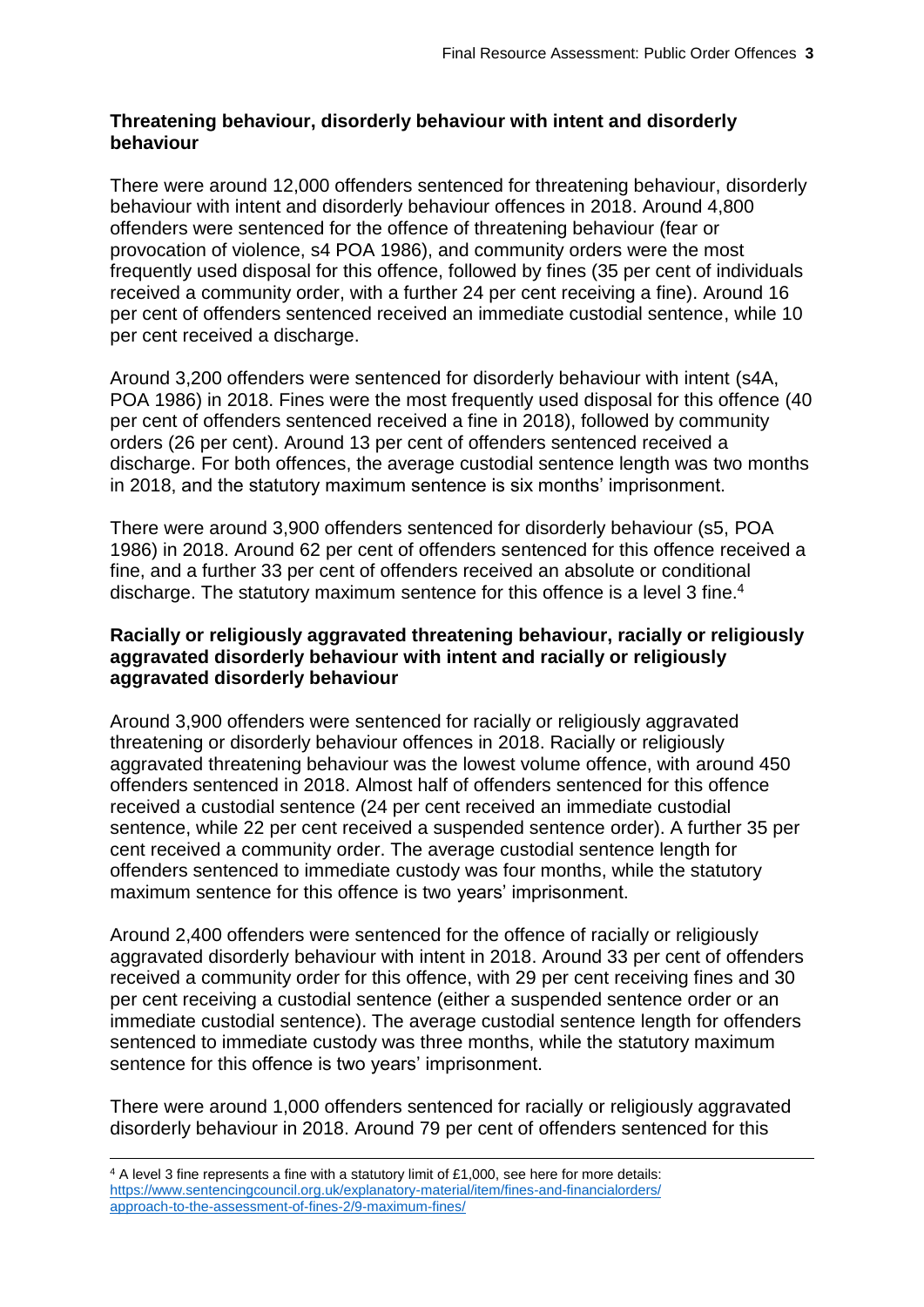offence received a fine, and a further 12 per cent of offenders received an absolute or conditional discharge. The statutory maximum sentence for this offence is a level 4 fine.<sup>5</sup>

#### **Stirring up hatred based on race, religion or sexual orientation**

The offences of racial hatred and hatred against persons on religious grounds or grounds of sexual orientation are very low in volume, with around 80 offenders sentenced over the period 2008-2018. Some data quality issues were identified when looking at the data for these offences, $6$  therefore this figure should be treated with caution, and sentence outcome figures are not provided in this report so as not to mislead. The statutory maximum sentence for these offences is seven years' imprisonment.

## **Key assumptions**

 $\overline{a}$ 

To estimate the resource effect of a new guideline, an assessment is required of how it will affect aggregate sentencing behaviour. This assessment is based on the objectives of the new guideline, and draws upon analytical and research work undertaken during development of the guideline. However, some assumptions must be made, in part because it is not possible precisely to foresee how sentencers' behaviour may be affected across the full range of sentencing scenarios. Any estimates of the impact of the new guideline are therefore subject to a substantial degree of uncertainty.

Historical data on changes in sentencing practice following the publication of guidelines can help inform these assumptions, but since each guideline is different, there is no strong evidence base on which to ground assumptions about behavioural change. The assumptions thus have to be based on careful analysis of how current sentencing practice corresponds to the guideline ranges presented in the proposed new guideline, and an assessment of the effects of changes to the structure and wording of the guideline where a previous guideline existed.

The resource impact of the new guideline is measured in terms of the change in sentencing practice that is expected to occur as a result of it. Any future changes in sentencing practice which are unrelated to the publication of the new guideline are therefore not included in the estimates.

In developing sentence levels for the guideline, data on current sentence levels have been considered. Existing guidance and transcripts of judges' sentencing remarks have also been reviewed.

While data exists on the number of offenders and the sentences imposed, assumptions have been made about how current cases would be categorised across the levels of culpability and harm proposed in the new guideline, due to a lack of

 $5$  A level 4 fine represents a fine with a statutory limit of £2,500, see here for more details: [https://www.sentencingcouncil.org.uk/explanatory-material/item/fines-and-financialorders/](file://///dom1.infra.int/data/hq/Steel_House/Shared/SGC/Sentencing%20Council/008-%20Guidelines/Public%20Order/002%20-%20Data,%20Analysis%20&%20Research/005-Resource%20Assessment/002-Definitive%20Guideline/A%20level%204%20fine%20represents%20a%20fine%20with%20a%20statutory%20limit%20of%20£2,500,%20see%20here%20for%20more%20details:) [approach-to-the-assessment-of-fines](file://///dom1.infra.int/data/hq/Steel_House/Shared/SGC/Sentencing%20Council/008-%20Guidelines/Public%20Order/002%20-%20Data,%20Analysis%20&%20Research/005-Resource%20Assessment/002-Definitive%20Guideline/A%20level%204%20fine%20represents%20a%20fine%20with%20a%20statutory%20limit%20of%20£2,500,%20see%20here%20for%20more%20details:)

 $6$  For these offences, there were inconsistencies between the offences recorded in the CPD and an analysis of transcripts of Crown Court sentencing remarks. Therefore the CPD data presented here only looks at overall volumes and demographic information, which should be considered as indicative.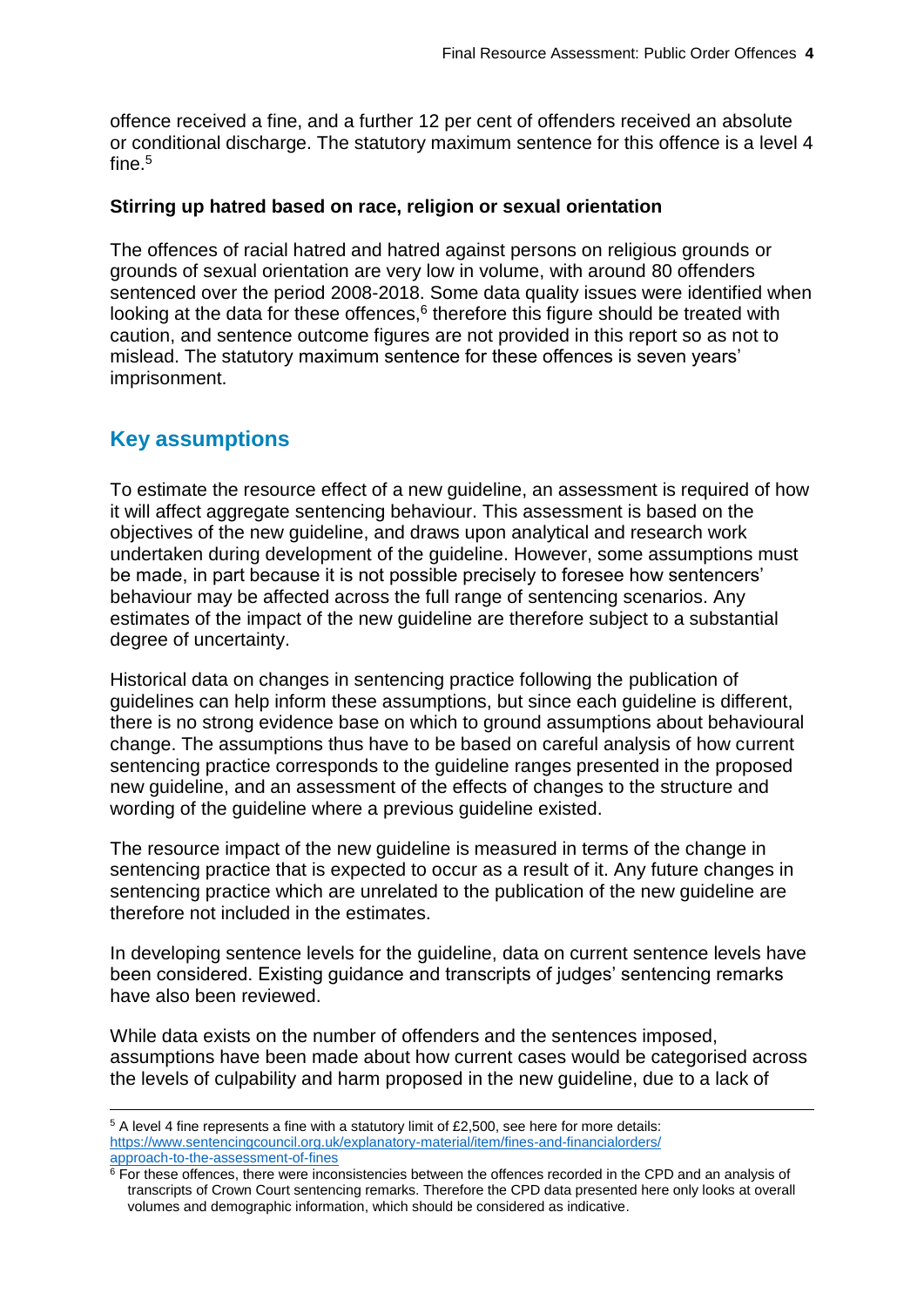available data regarding the seriousness of current cases. As a consequence, it is difficult to ascertain how sentence levels may change under the new guideline.

To support the development of the guideline and mitigate the risk of the guideline having an unintended impact, findings from the consultation stage research were considered in the development of the definitive guideline.<sup>7</sup> However, despite this, it remains difficult to estimate with any precision the impact the guideline may have on prison and probation resources.

#### **Resource impacts**

 $\overline{a}$ 

This section should be read in conjunction with the guideline available at: [https://www.sentencingcouncil.org.uk.](https://www.sentencingcouncil.org.uk/)

The *Public Order Definitive Guideline* aims to improve consistency of sentencing but for the majority of cases it is not anticipated to change sentencing practice.

For *riot* and *stirring up hatred based on race, religion or sexual orientation*, the number of offenders sentenced is low, and sentence ranges have been set based on a review of a number of transcripts of sentencing remarks for these offences (where available). It is not anticipated that there will be any impact on prison and probation resources.

For *violent disorder*, the guideline sentence ranges have been based on transcripts of sentencing remarks for this offence and the latest available sentencing statistics. A review of this information suggests that the definitive guideline is reflective of current sentencing practice, and therefore it is not expected to have an impact on prison or probation resources.

For *affray*, the guideline ranges were set with current sentencing practice in mind, and the consultation stage research found that sentencing was generally similar under the existing guideline and under the draft guideline. Sentence levels in the definitive guideline are the same as in the draft guideline, and therefore the guideline is not expected to have an impact on prison or probation resources.

For *threatening behaviour* and *disorderly behaviour with intent*, there have been some reductions to sentencing ranges and starting points for the different levels of offence seriousness, compared to the MCSG. It is possible that the decrease to sentence levels in the guideline could lead to a decrease in sentencing severity for these offences, whereby some individuals who currently receive a custodial sentence may now receive a community order. However, it is also possible that much of the decrease in sentencing severity could come from offenders currently receiving suspended sentence orders now receiving community orders. Therefore there is an upper estimate that the guideline will not have an impact on the requirement for prison places or probation resources, and a lower estimate that the guideline could

<sup>&</sup>lt;sup>7</sup> During the consultation stage of guideline development, qualitative research was carried out to help gauge how the guideline might work in practice. Twelve interviews were conducted with Crown Court judges on the draft guidelines for violent disorder and affray, and several research exercises were carried out at events with magistrates on the draft guideline for racially aggravated threatening behaviour and disorderly behaviour. Around 90 magistrates were consulted across three separate events.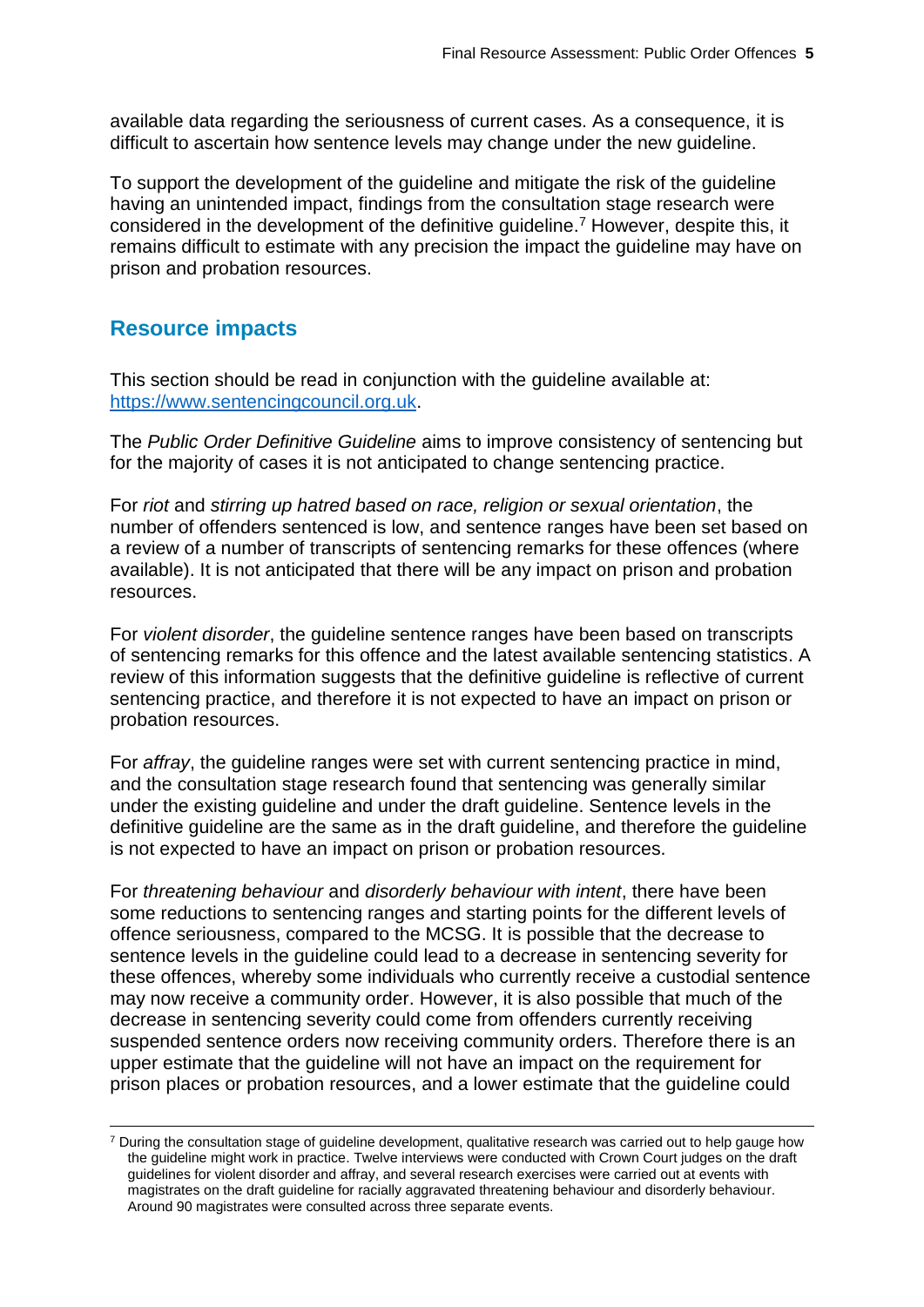lead to a reduction in the requirement for up to 30 prison places per year and a small increase in the use of community orders.

For *racially or religiously aggravated threatening behaviour* and *racially or religiously aggravated disorderly behaviour with intent*, sentencers are first asked to sentence the basic offence, and then increase the sentence considering the level of racial or religious aggravation involved. This 'uplift' approach reflects Court of Appeal guidance on how aggravated offences should be sentenced, and aligns with current practice in relation to assessing the level of aggravation present in offences. This is the same process as used in the Council's Arson and Criminal Damage guideline, where the consultation stage research found that there was a risk that the guideline could result in slightly higher sentences. $8$  It is therefore possible that the guideline could cause an increase to sentencing severity. However, as noted at the start of the preceding paragraph, some of the starting points and sentence ranges for the basic offence are lower than under the current guideline, which could offset these potential increases. Therefore there is a lower estimate that the guideline will not have an impact on the requirement for prison places or probation resources, and an upper estimate that the guideline could lead to a requirement for up to 40 additional prison places per year and a small decrease in the use of community orders.

For the offences of *disorderly behaviour* and *racially or religiously aggravated disorderly behaviour*, the maximum sentence is a fine and therefore the guideline will not have an impact on prison and probation resources. For the offence of *disorderly behaviour*, the guideline introduces a new higher category of offending with a higher level of fine than in the existing MCSG guidance (a Band C fine). The guideline may therefore increase fine values for this offence. Also, because a fine is included for all levels of offending for racially or religiously aggravated disorderly behaviour whereas data suggests that around 12 per cent of offenders sentenced for this offence received an absolute or conditional discharge in 2018 (after any reduction for guilty plea) – it is also possible that the guideline could increase the number of offenders sentenced to a fine for this offence.

# **Risks**

 $\overline{a}$ 

#### **Risk 1: The Council's assessment of current sentencing practice is inaccurate**

An important input into developing sentencing guidelines is an assessment of current sentencing practice. The Council uses this assessment as a basis to consider whether current sentencing levels are appropriate or whether any changes should be made. Inaccuracies in the Council's assessment could cause unintended changes in sentencing practice when the new guideline comes into effect.

This risk is mitigated by information that is gathered by the Council as part of the guideline development and consultation phase. This includes providing case scenarios as part of the consultation exercise which are intended to test whether the guideline has the intended effect and inviting views on the guideline. However, there

<sup>8</sup> See Arson and Criminal Damage resource assessment, paragraph 6.26: [https://www.sentencingcouncil.org.uk/wp-content/uploads/Arson-and-criminal-damage-final-resource](https://www.sentencingcouncil.org.uk/wp-content/uploads/Arson-and-criminal-damage-final-resource-assessment.pdf)[assessment.pdf](https://www.sentencingcouncil.org.uk/wp-content/uploads/Arson-and-criminal-damage-final-resource-assessment.pdf)